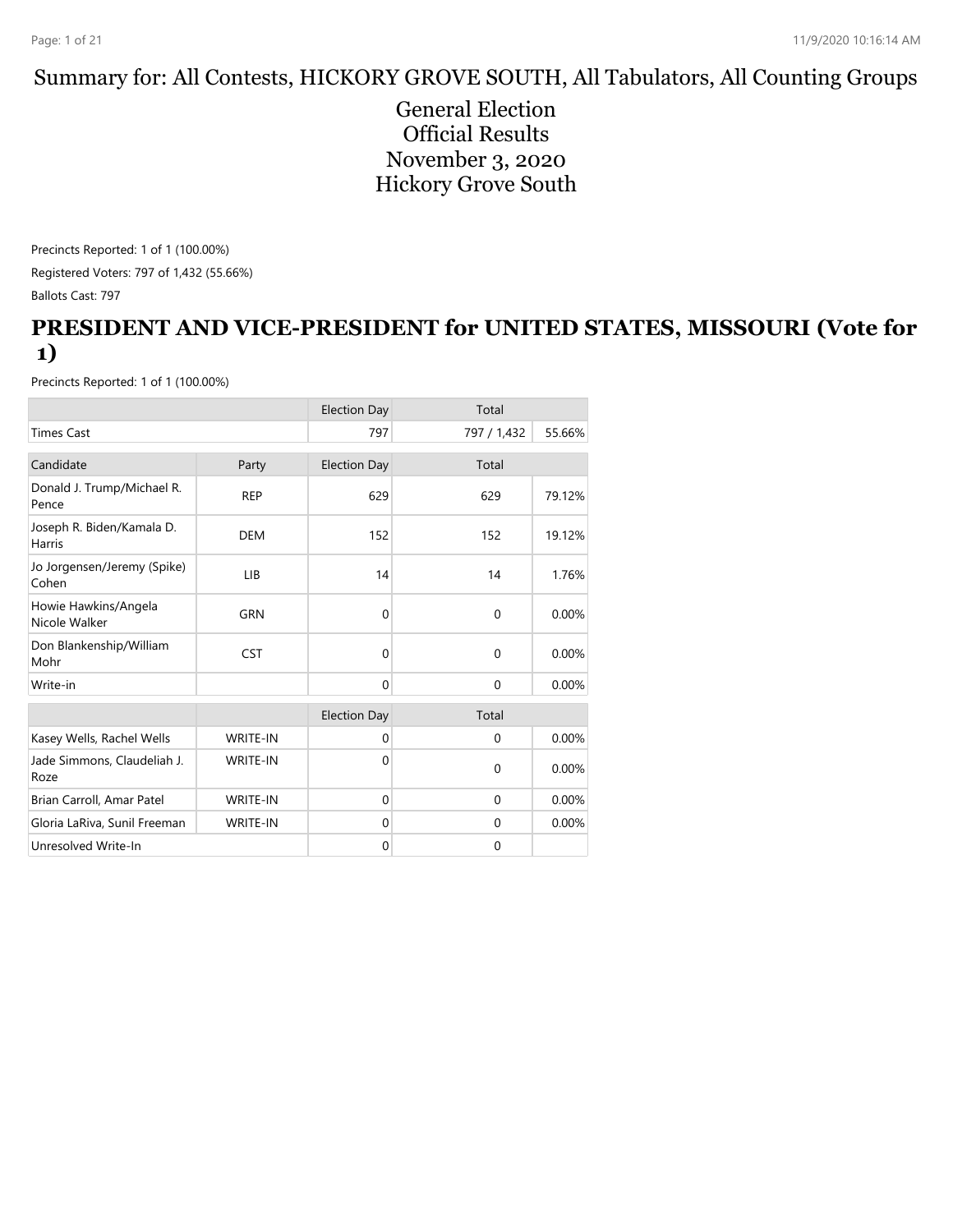# **GOVERNOR for MISSOURI, MISSOURI (Vote for 1)**

|                     |                 | <b>Election Day</b> | Total        |        |
|---------------------|-----------------|---------------------|--------------|--------|
| <b>Times Cast</b>   |                 | 797                 | 797 / 1,432  | 55.66% |
| Candidate           | Party           | <b>Election Day</b> | Total        |        |
| Mike Parson         | <b>REP</b>      | 603                 | 603          | 76.33% |
| Nicole Galloway     | <b>DEM</b>      | 168                 | 168          | 21.27% |
| <b>Rik Combs</b>    | LIB.            | 18                  | 18           | 2.28%  |
| Jerome Howard Bauer | <b>GRN</b>      |                     | 1            | 0.13%  |
| Write-in            |                 | $\Omega$            | $\mathbf{0}$ | 0.00%  |
|                     |                 | <b>Election Day</b> | Total        |        |
| Arnie C. AC Dienoff | <b>WRITE-IN</b> | $\Omega$            | $\Omega$     | 0.00%  |
| Theo (Ted) Brown Sr | <b>WRITE-IN</b> | $\Omega$            | $\Omega$     | 0.00%  |
| Martin Lindstedt    | <b>WRITE-IN</b> | $\Omega$            | $\Omega$     | 0.00%  |
| Unresolved Write-In |                 | $\Omega$            | $\Omega$     |        |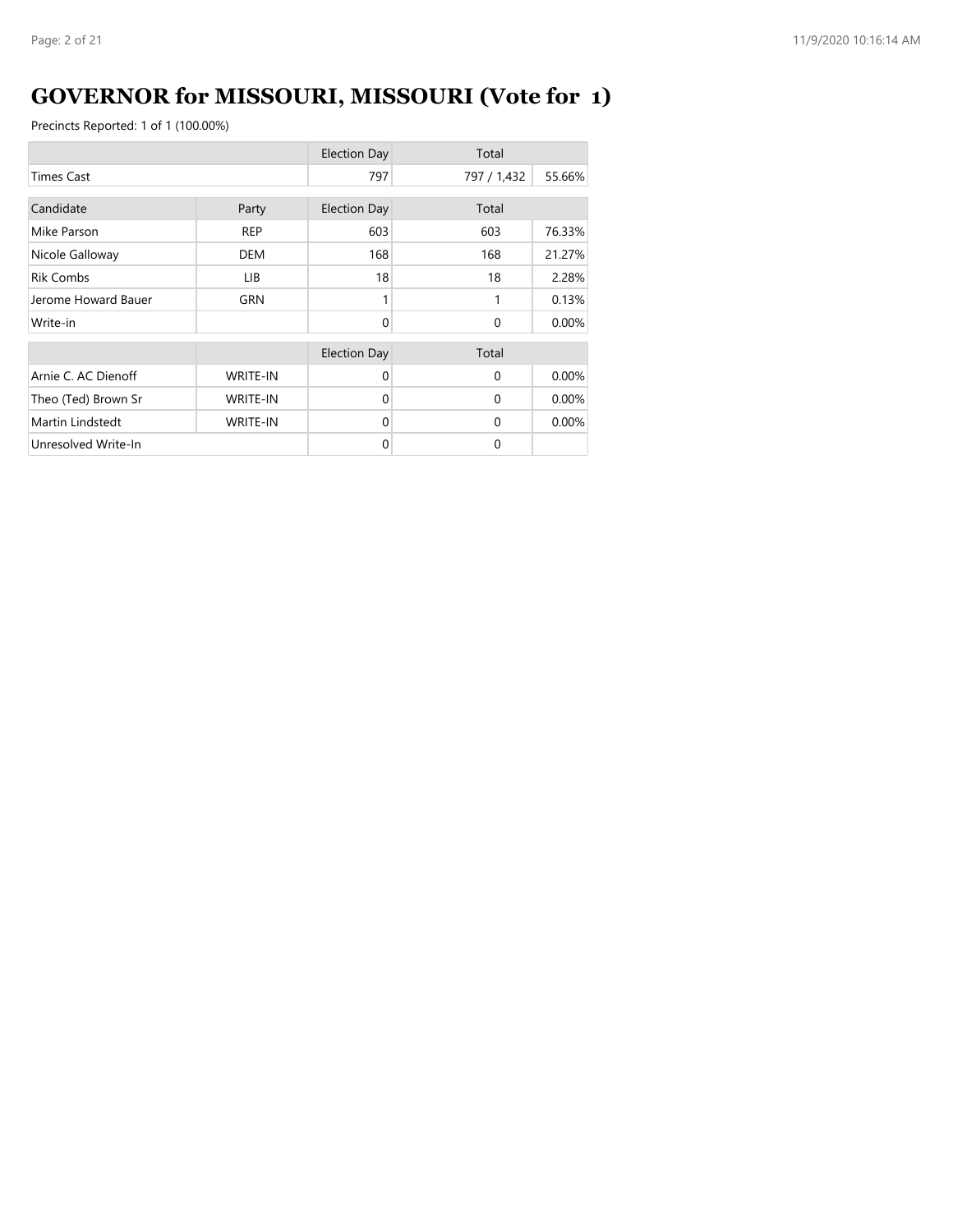# **LIEUTENANT GOVERNOR for MISSOURI, MISSOURI (Vote for 1)**

|                     |                 | <b>Election Day</b> | Total       |        |
|---------------------|-----------------|---------------------|-------------|--------|
| <b>Times Cast</b>   |                 | 797                 | 797 / 1,432 | 55.66% |
| Candidate           |                 |                     | Total       |        |
|                     | Party           | <b>Election Day</b> |             |        |
| Mike Kehoe          | <b>REP</b>      | 596                 | 596         | 76.41% |
| Alissia Canady      | <b>DEM</b>      | 158                 | 158         | 20.26% |
| <b>Bill Slantz</b>  | LIB             | 21                  | 21          | 2.69%  |
| Kelley Dragoo       | <b>GRN</b>      | 5                   | 5           | 0.64%  |
| Write-in            |                 | $\Omega$            | $\Omega$    | 0.00%  |
|                     |                 | <b>Election Day</b> | Total       |        |
| Jeremy Gundel       | <b>WRITE-IN</b> | $\Omega$            | $\Omega$    | 0.00%  |
| Unresolved Write-In |                 | $\mathbf 0$         | 0           |        |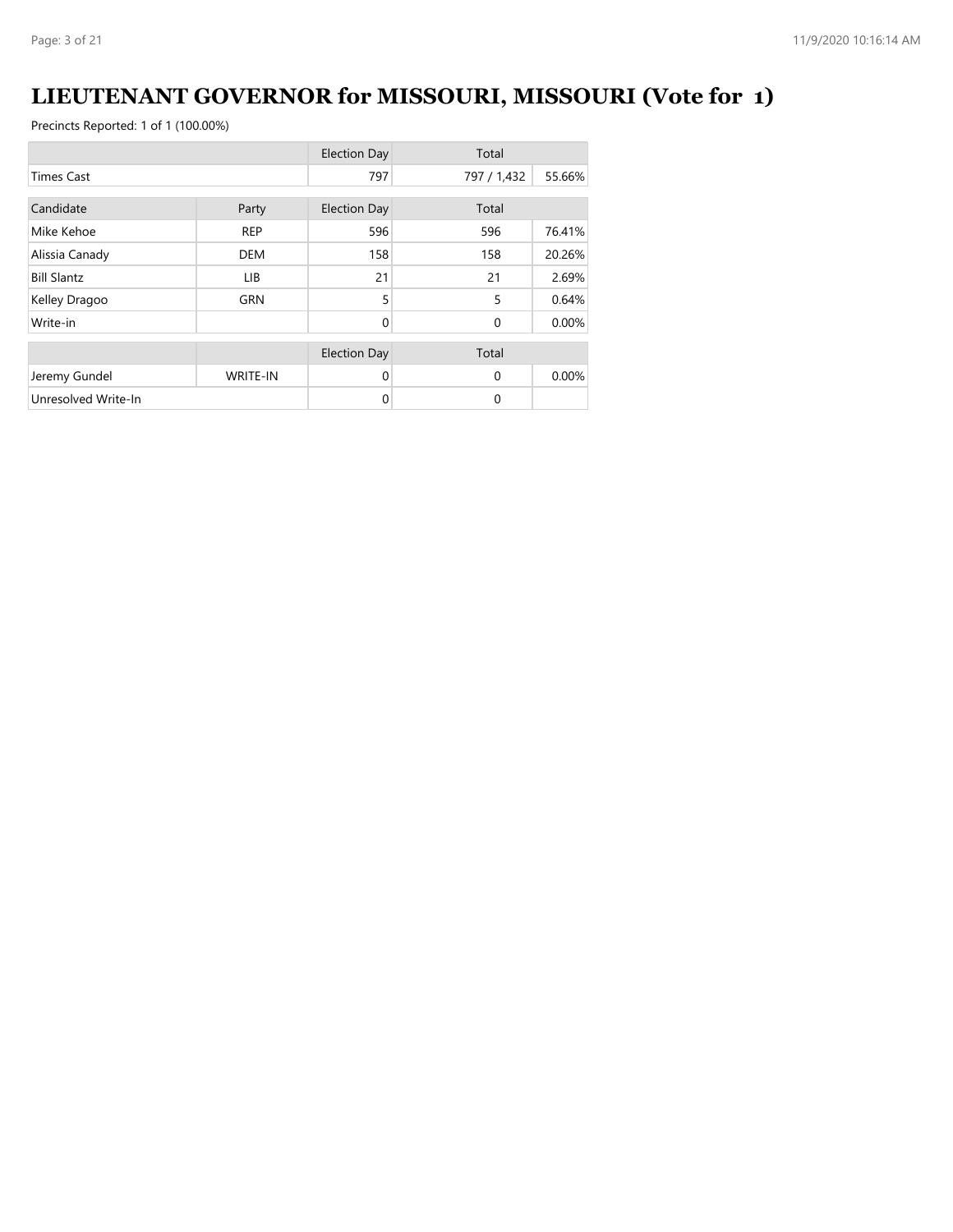# **SECRETARY OF STATE for MISSOURI, MISSOURI (Vote for 1)**

|                        |            | <b>Election Day</b> | Total       |        |
|------------------------|------------|---------------------|-------------|--------|
| <b>Times Cast</b>      |            | 797                 | 797 / 1,432 | 55.66% |
| Candidate              | Party      | <b>Election Day</b> | Total       |        |
| John R. (Jay) Ashcroft | <b>REP</b> | 605                 | 605         | 77.66% |
| Yinka Faleti           | <b>DEM</b> | 144                 | 144         | 18.49% |
| Carl Herman Freese     | LIB.       | 25                  | 25          | 3.21%  |
| Paul Lehmann           | GRN        | 4                   | 4           | 0.51%  |
| Paul Venable           | <b>CST</b> |                     | 1           | 0.13%  |
| Write-in               |            | $\Omega$            | $\Omega$    | 0.00%  |
|                        |            | <b>Election Day</b> | Total       |        |
| Unresolved Write-In    |            | 0                   | 0           |        |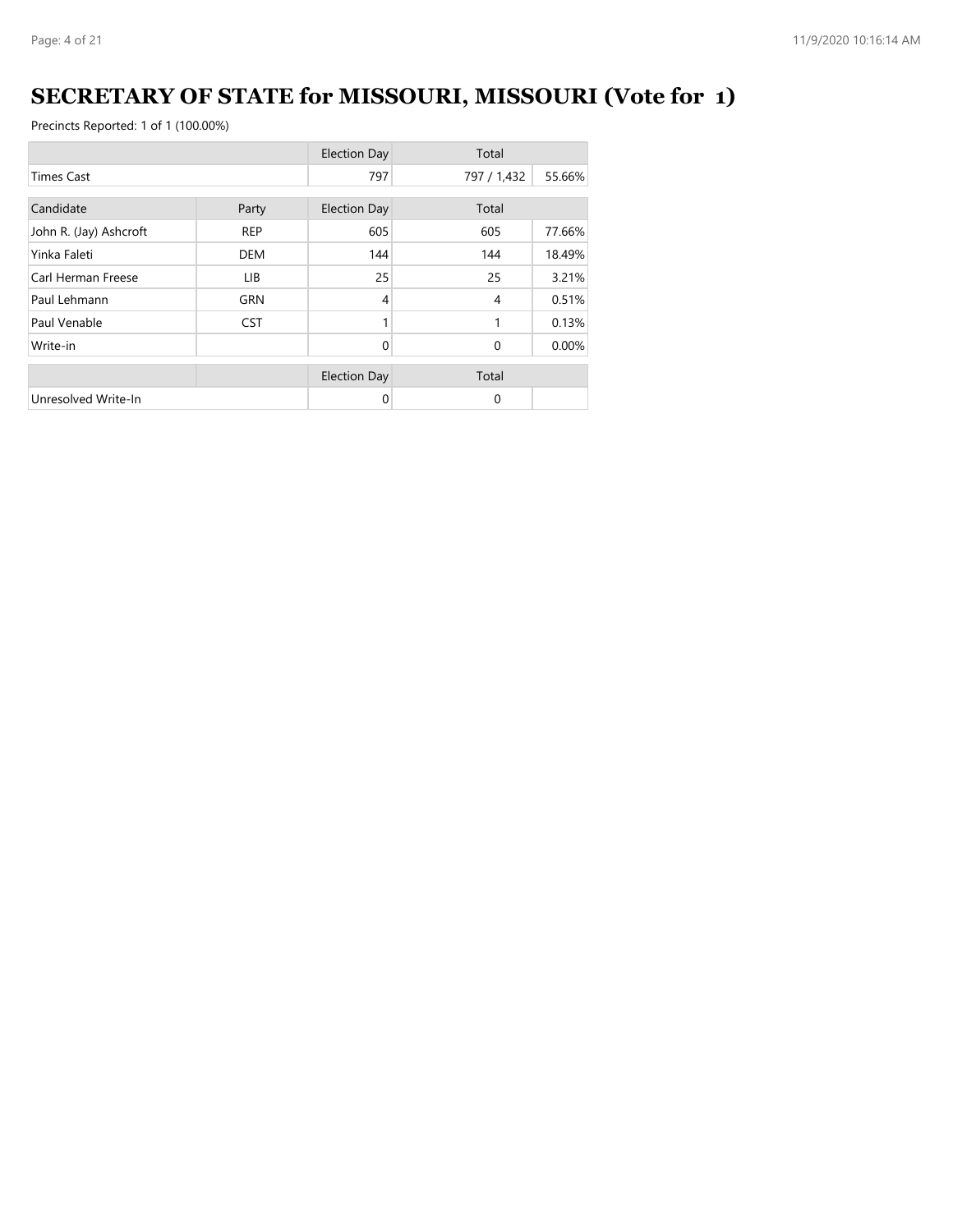# **STATE TREASURER for MISSOURI, MISSOURI (Vote for 1)**

|                        |            | <b>Election Day</b> | Total       |        |
|------------------------|------------|---------------------|-------------|--------|
| <b>Times Cast</b>      |            | 797                 | 797 / 1,432 | 55.66% |
| Candidate<br>Party     |            | <b>Election Day</b> | Total       |        |
| Scott Fitzpatrick      | <b>REP</b> | 588                 | 588         | 76.17% |
| Vicki Lorenz Englund   | <b>DEM</b> | 153                 | 153         | 19.82% |
| Nicholas (Nick) Kasoff | LIB.       | 24                  | 24          | 3.11%  |
| Joseph Civettini       | <b>GRN</b> | 7                   | 7           | 0.91%  |
| Write-in               |            | $\Omega$            | $\Omega$    | 0.00%  |
|                        |            | <b>Election Day</b> | Total       |        |
| Unresolved Write-In    |            | 0                   | $\mathbf 0$ |        |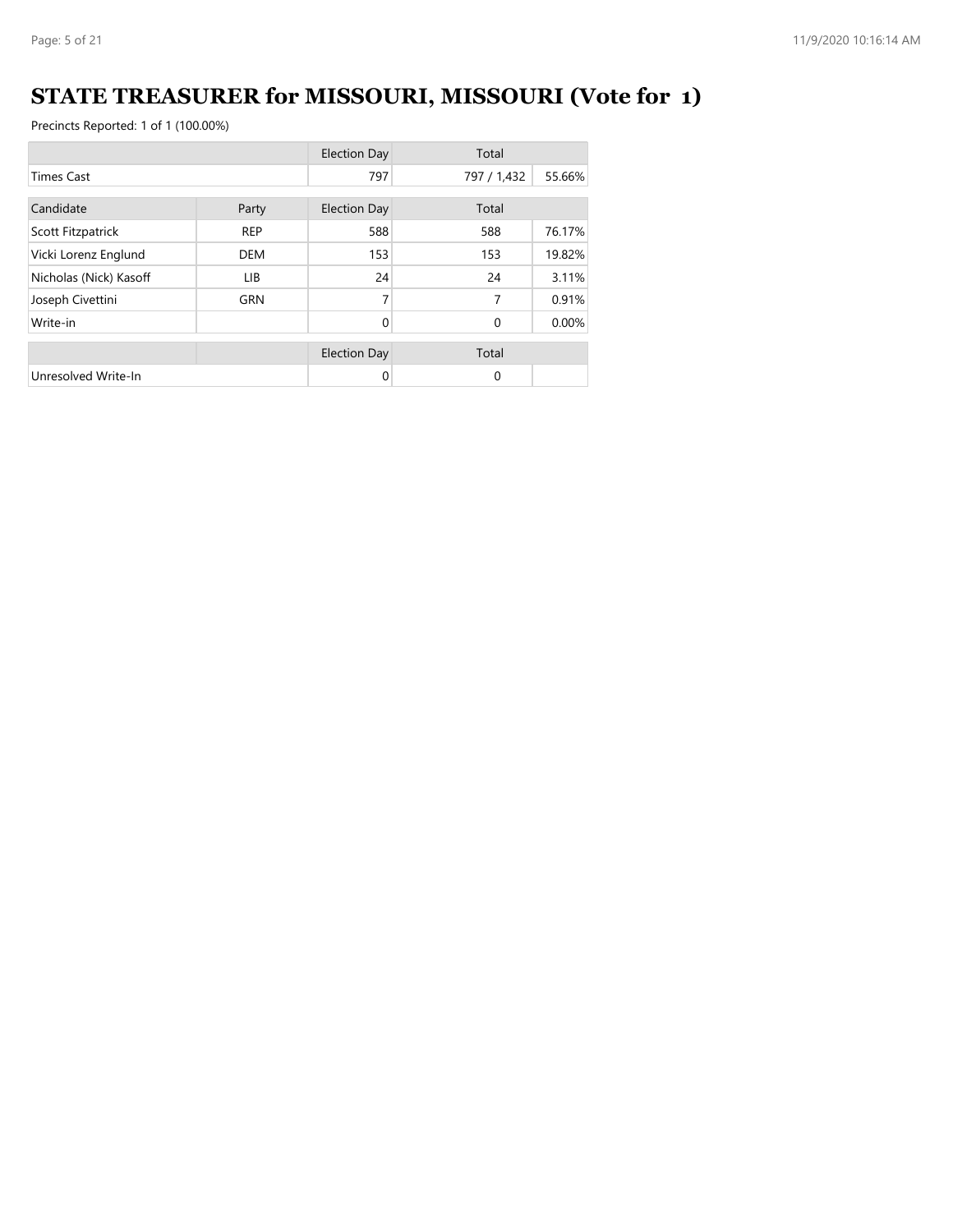# **ATTORNEY GENERAL for MISSOURI, MISSOURI (Vote for 1)**

|                      |            | <b>Election Day</b> | Total       |        |
|----------------------|------------|---------------------|-------------|--------|
| <b>Times Cast</b>    |            | 797                 | 797 / 1,432 | 55.66% |
| Candidate            | Party      | <b>Election Day</b> | Total       |        |
| Eric Schmitt         | <b>REP</b> | 601                 | 601         | 77.65% |
| <b>Rich Finneran</b> | <b>DEM</b> | 149                 | 149         | 19.25% |
| Kevin C Babcock      | LIB.       | 24                  | 24          | 3.10%  |
| Write-in             |            | $\Omega$            | $\mathbf 0$ | 0.00%  |
|                      |            | <b>Election Day</b> | Total       |        |
| Unresolved Write-In  |            | $\Omega$            | $\Omega$    |        |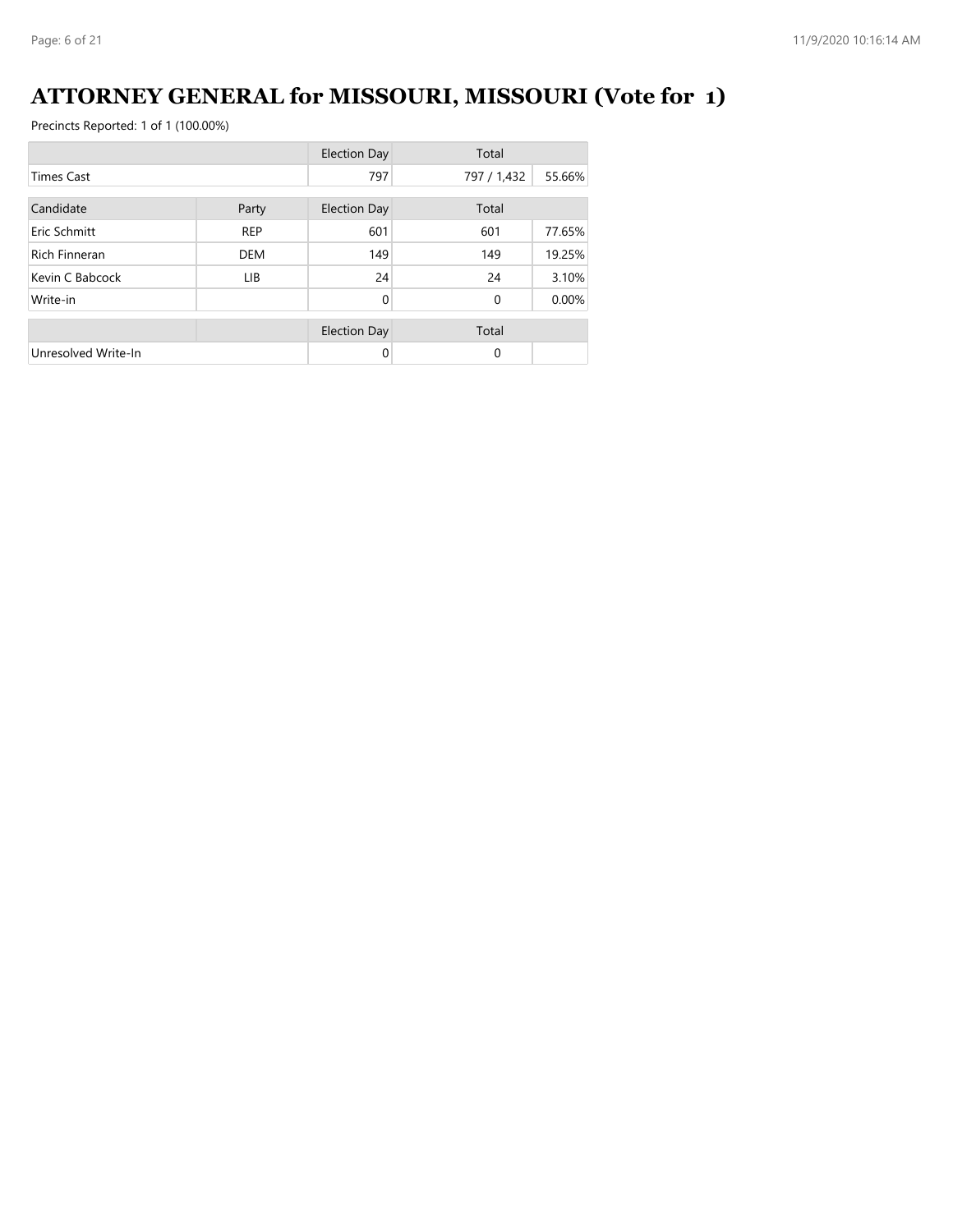#### **UNITED STATES REPRESENTATIVE IN CONGRESS for 3RD DISTRICT, MISSOURI (Vote for 1)**

|                           |                 | <b>Election Day</b> | Total       |        |
|---------------------------|-----------------|---------------------|-------------|--------|
| <b>Times Cast</b>         |                 | 797                 | 797 / 1,432 | 55.66% |
| Candidate<br>Party        |                 | <b>Election Day</b> | Total       |        |
| <b>Blaine Luetkemeyer</b> | <b>REP</b>      | 600                 | 600         | 77.82% |
| Megan Rezabek             | <b>DEM</b>      | 150                 | 150         | 19.46% |
| Leonard J Steinman II     | <b>LIB</b>      | 21                  | 21          | 2.72%  |
| Write-in                  |                 | 0                   | $\Omega$    | 0.00%  |
|                           |                 | <b>Election Day</b> | Total       |        |
| Thomas (Tom) Clapp        | <b>WRITE-IN</b> | $\Omega$            | $\Omega$    | 0.00%  |
| Unresolved Write-In       |                 | 0                   | $\Omega$    |        |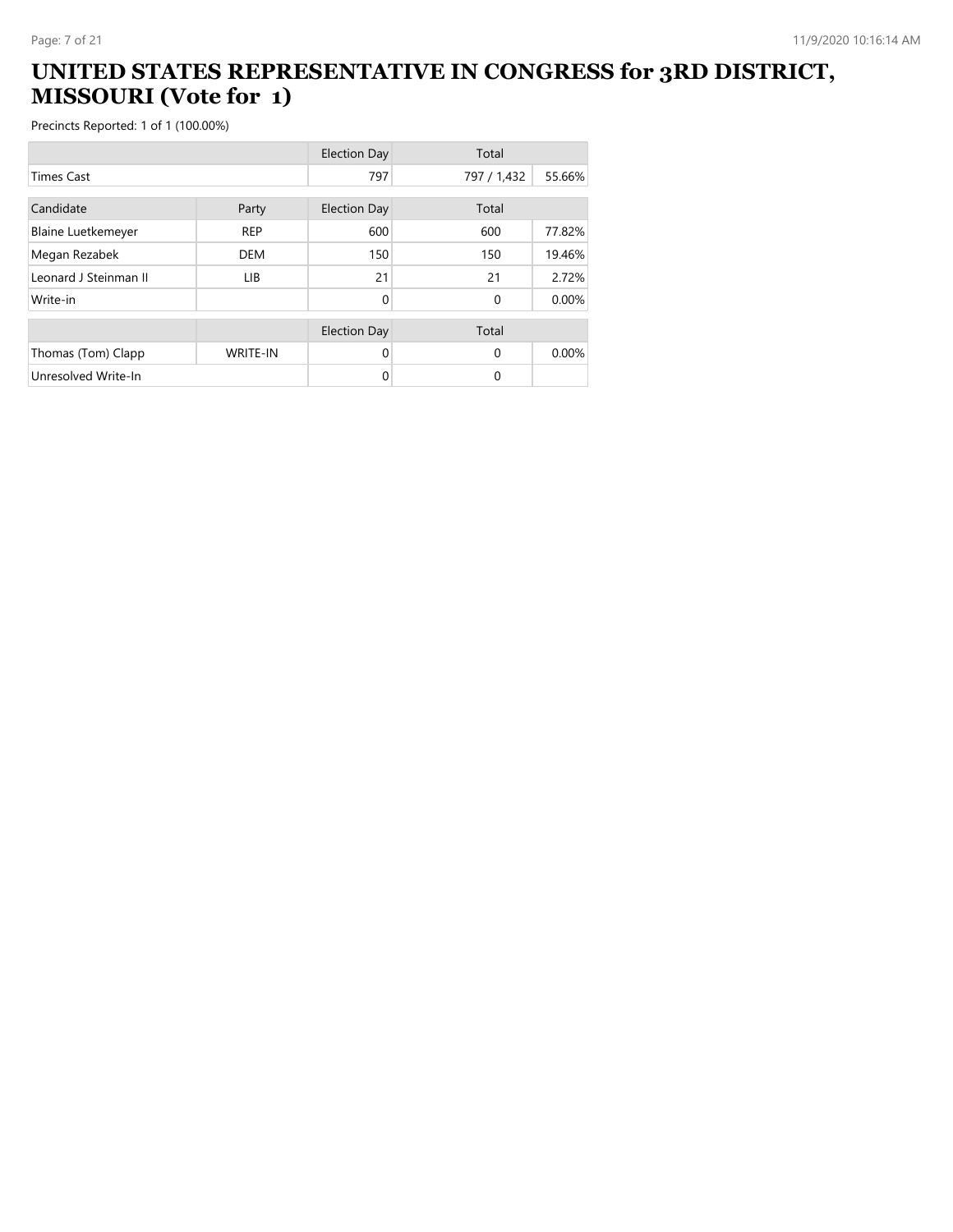#### **STATE REPRESENTATIVE for 42ND DISTRICT, MISSOURI (Vote for 1)**

|                     |            | <b>Election Day</b> | Total     |         |
|---------------------|------------|---------------------|-----------|---------|
| <b>Times Cast</b>   |            |                     | 235 / 431 | 54.52%  |
|                     |            |                     |           |         |
| Candidate           | Party      | <b>Election Day</b> | Total     |         |
| Jeff Porter         | <b>REP</b> | 198                 | 198       | 100.00% |
| Write-in            |            | 5                   | 5         | 2.53%   |
|                     |            | <b>Election Day</b> | Total     |         |
| Unresolved Write-In |            | 5                   | 5         |         |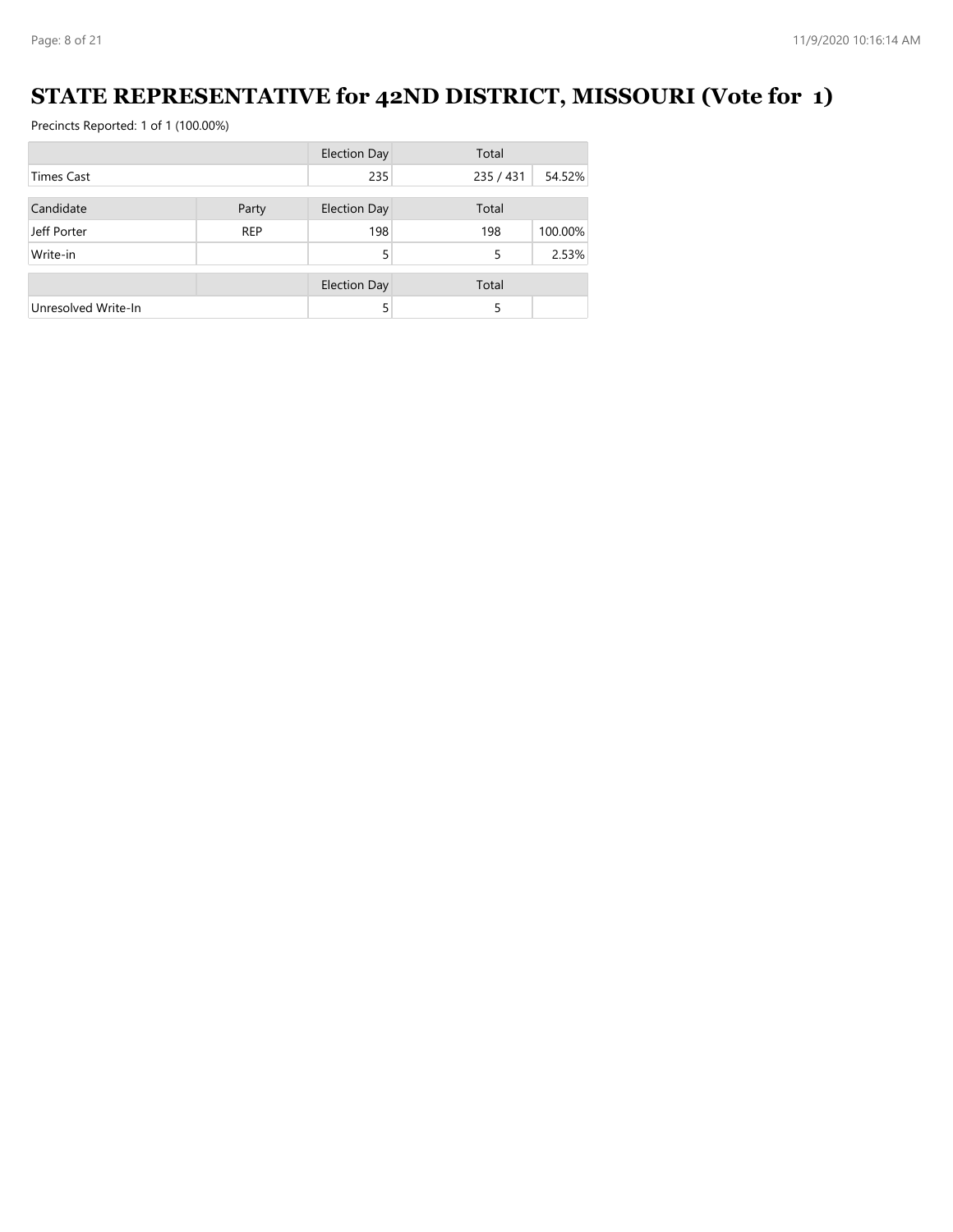#### **STATE REPRESENTATIVE for 63RD DISTRICT, MISSOURI (Vote for 1)**

|                       |            | <b>Election Day</b> | Total       |         |
|-----------------------|------------|---------------------|-------------|---------|
| <b>Times Cast</b>     |            | 562                 | 562 / 1,001 | 56.14%  |
| Candidate             | Party      | <b>Election Day</b> | Total       |         |
| <b>Richard W West</b> | <b>REP</b> | 478                 | 478         | 100.00% |
| Write-in              |            | 9                   | 9           | 1.88%   |
|                       |            |                     |             |         |
|                       |            | <b>Election Day</b> | Total       |         |
| Unresolved Write-In   |            | 9                   | 9           |         |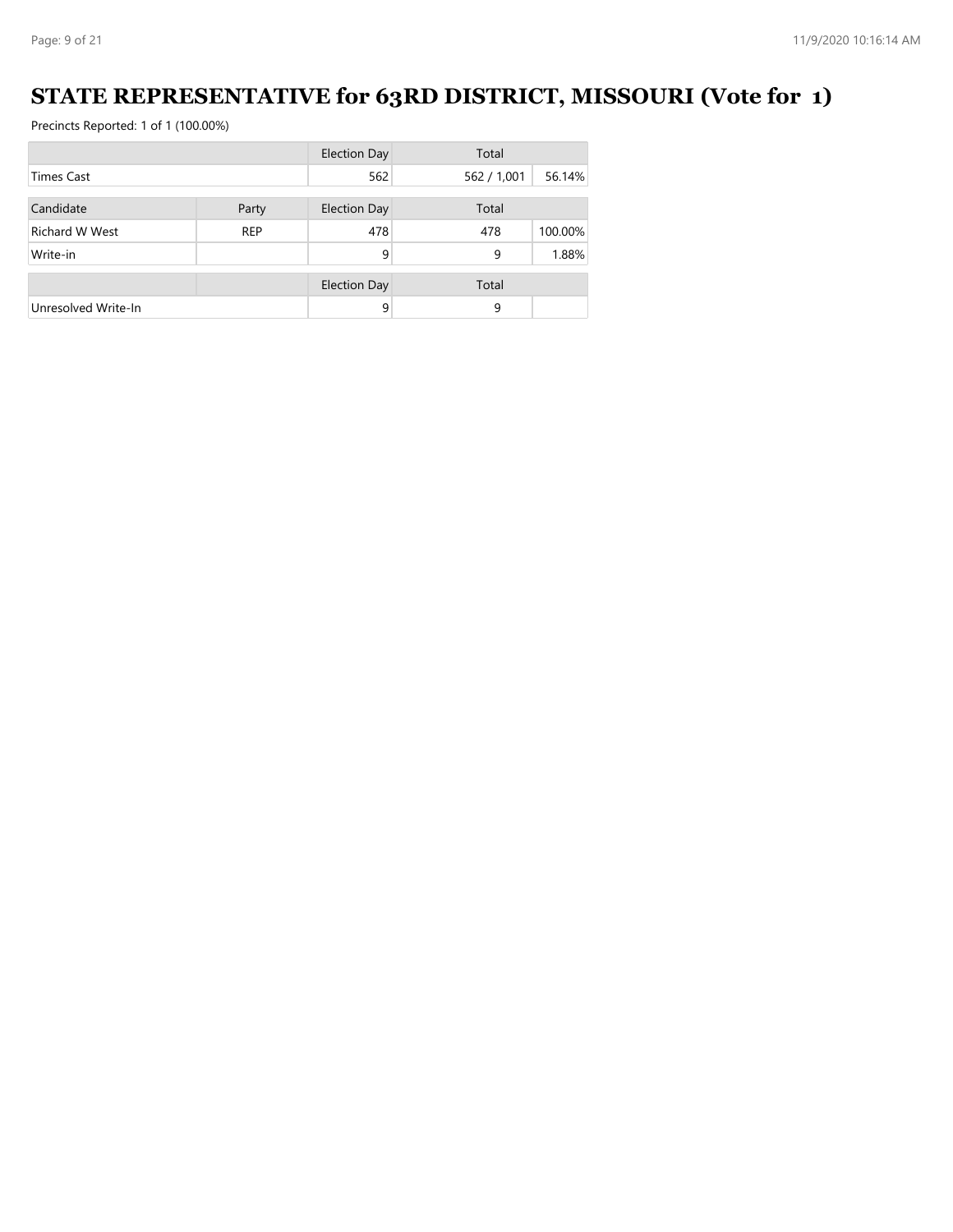#### **COUNTY COMMISSIONER for SOUTHERN DISTRICT, MISSOURI (Vote for 1)**

|                     |            | <b>Election Day</b> | Total       |         |
|---------------------|------------|---------------------|-------------|---------|
| <b>Times Cast</b>   |            | 797                 | 797 / 1,432 | 55.66%  |
| Candidate           | Party      | <b>Election Day</b> | Total       |         |
| Tom Meyer           | <b>REP</b> | 671                 | 671         | 100.00% |
| Write-in            |            | 15                  | 15          | 2.24%   |
|                     |            | <b>Election Day</b> | Total       |         |
| Unresolved Write-In |            | 15                  | 15          |         |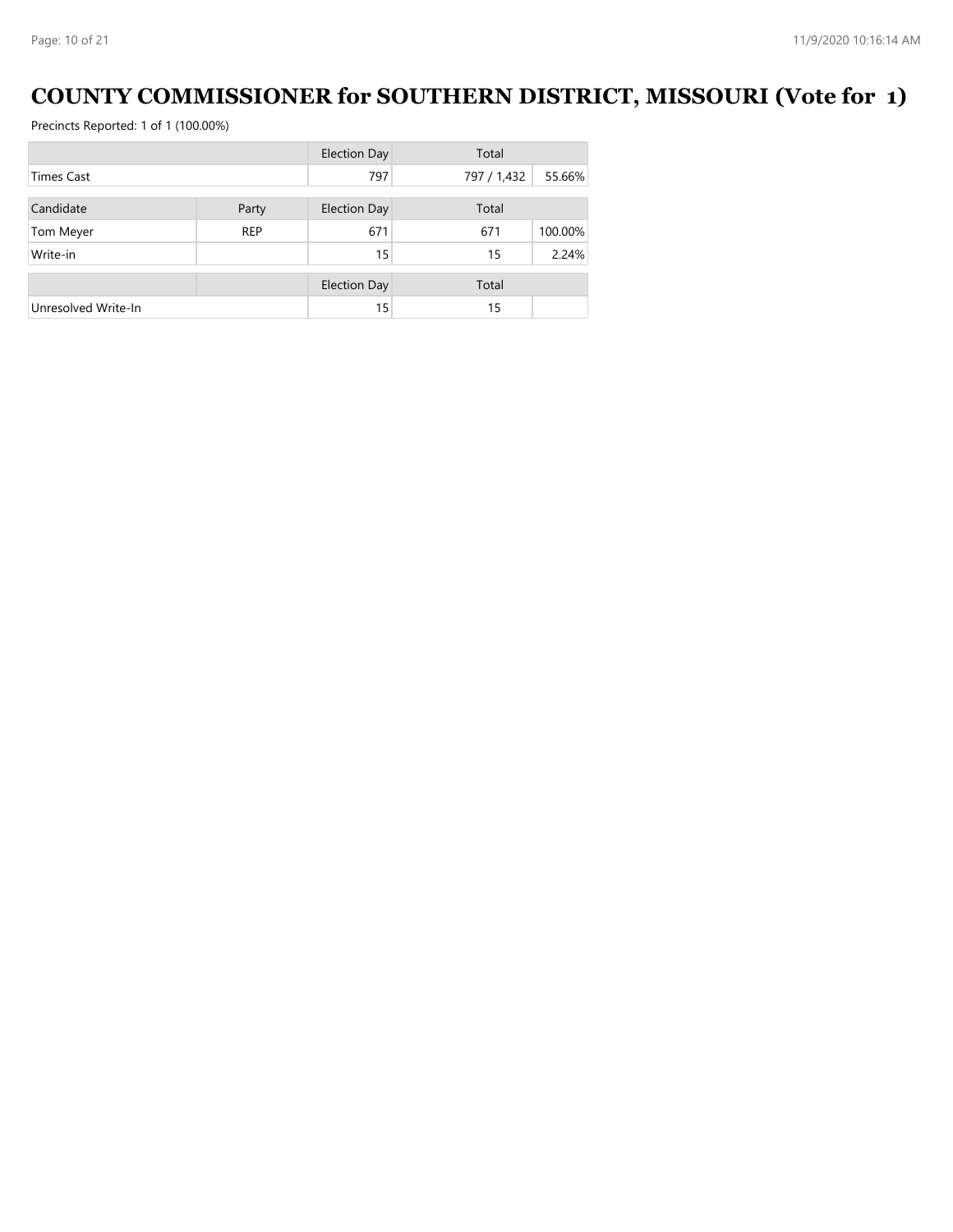# **SHERIFF for WARREN COUNTY, MISSOURI (Vote for 1)**

|                     |            | <b>Election Day</b> | Total       |         |
|---------------------|------------|---------------------|-------------|---------|
| <b>Times Cast</b>   |            | 797                 | 797 / 1,432 | 55.66%  |
| Candidate           | Party      | <b>Election Day</b> | Total       |         |
| Kevin Harrison      | <b>REP</b> | 692                 | 692         | 100.00% |
| Write-in            |            | 11                  | 11          | 1.59%   |
|                     |            |                     |             |         |
|                     |            | <b>Election Day</b> | Total       |         |
| Unresolved Write-In |            | 11                  | 11          |         |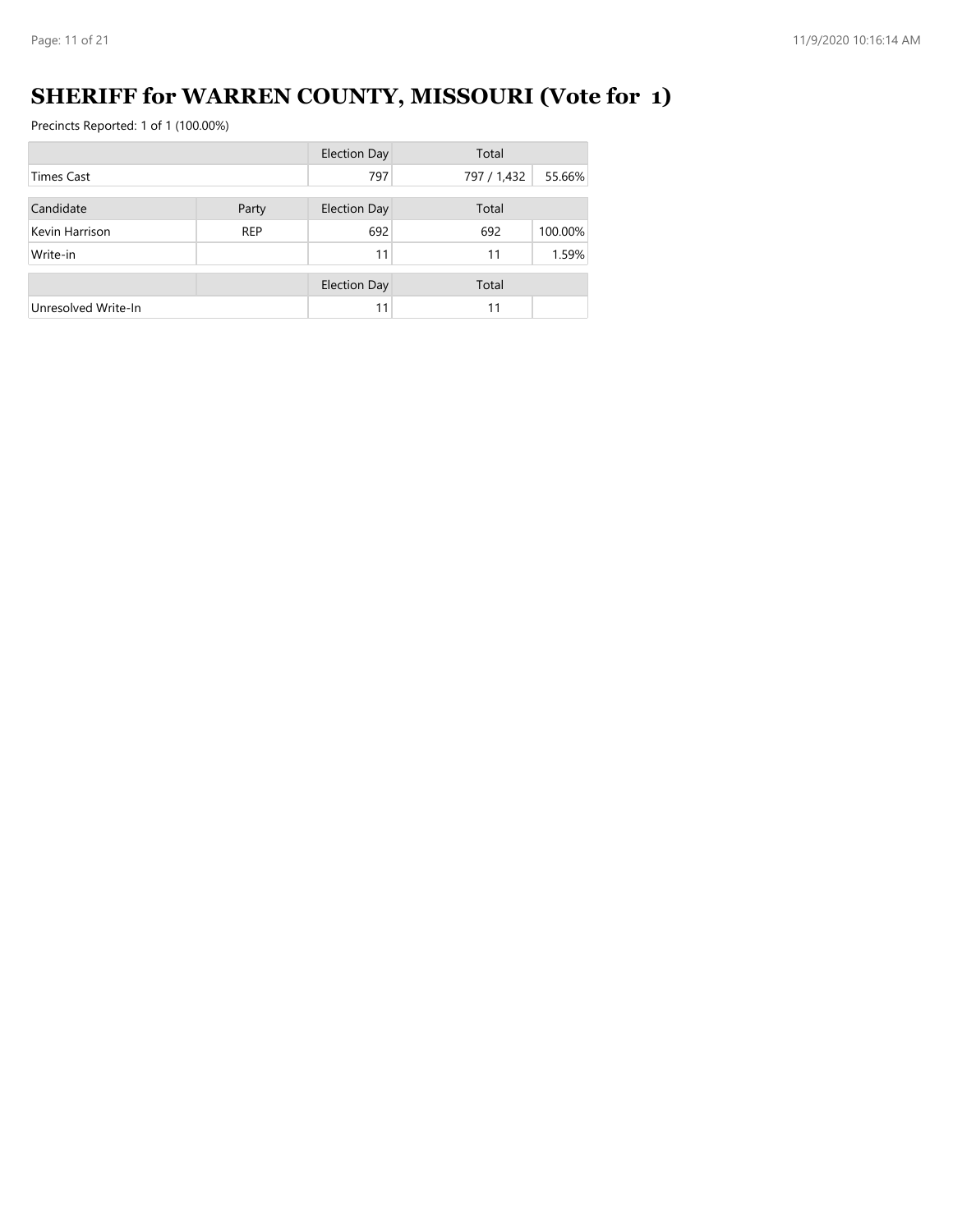# **ASSESSOR for WARREN COUNTY, MISSOURI (Vote for 1)**

|                          |            | <b>Election Day</b> | Total       |         |
|--------------------------|------------|---------------------|-------------|---------|
| <b>Times Cast</b>        |            | 797                 | 797 / 1,432 | 55.66%  |
|                          |            |                     |             |         |
| Candidate                | Party      | <b>Election Day</b> | Total       |         |
| Kathryn L. (Katie) Smith | <b>REP</b> | 683                 | 683         | 100.00% |
| Write-in                 |            | 13                  | 13          | 1.90%   |
|                          |            | <b>Election Day</b> | Total       |         |
|                          |            |                     |             |         |
| Unresolved Write-In      |            | 13                  | 13          |         |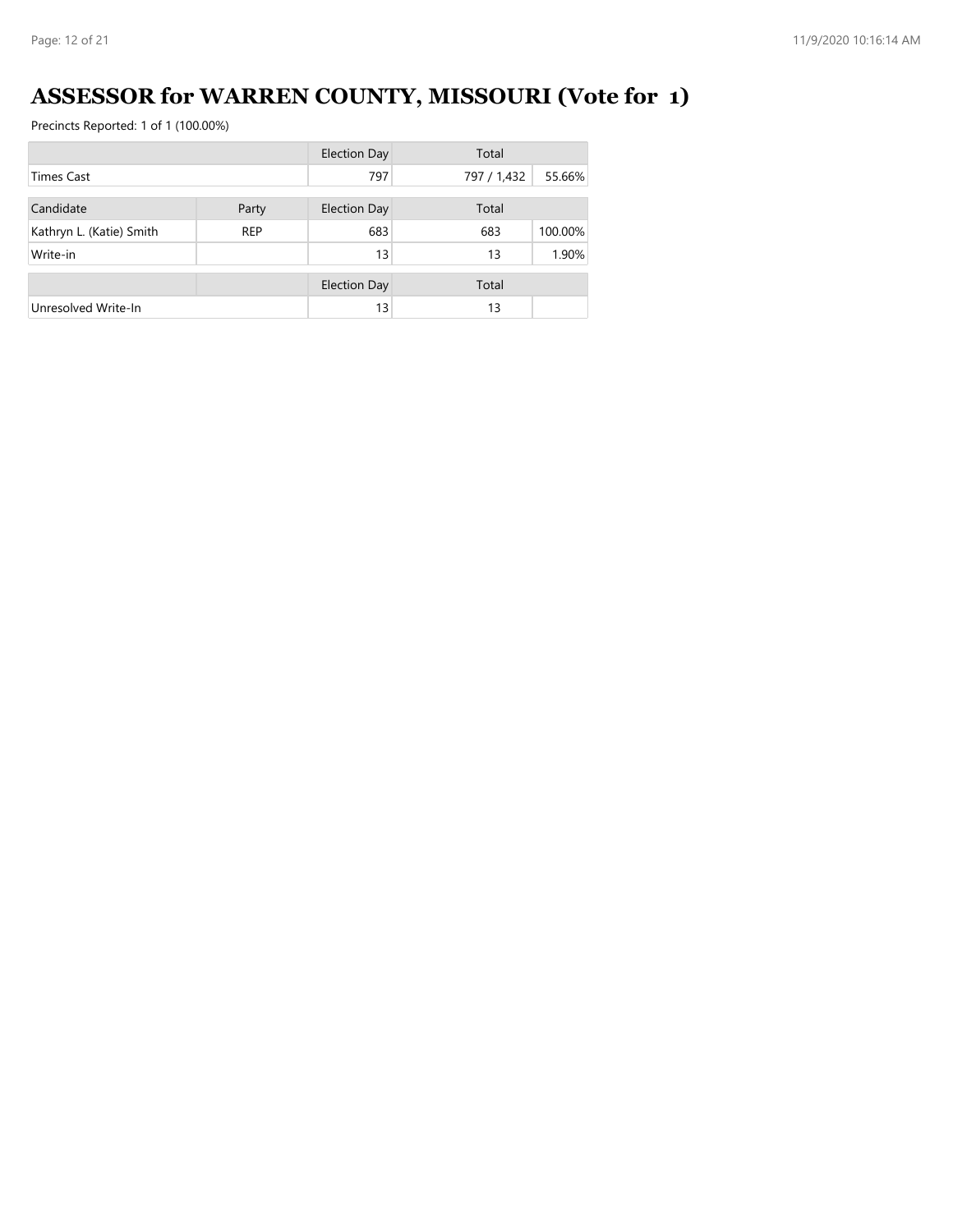#### **PUBLIC ADMINISTRATOR for WARREN COUNTY, MISSOURI (Vote for 1)**

|                         |            | <b>Election Day</b> | Total       |         |
|-------------------------|------------|---------------------|-------------|---------|
| <b>Times Cast</b>       |            | 797                 | 797 / 1,432 | 55.66%  |
| Candidate               | Party      | <b>Election Day</b> | Total       |         |
| Melissa (Missy) Dempsey | <b>REP</b> | 680                 | 680         | 100.00% |
| Write-in                |            | 12                  | 12          | 1.76%   |
|                         |            |                     |             |         |
|                         |            | <b>Election Day</b> | Total       |         |
| Unresolved Write-In     |            | 12                  | 12          |         |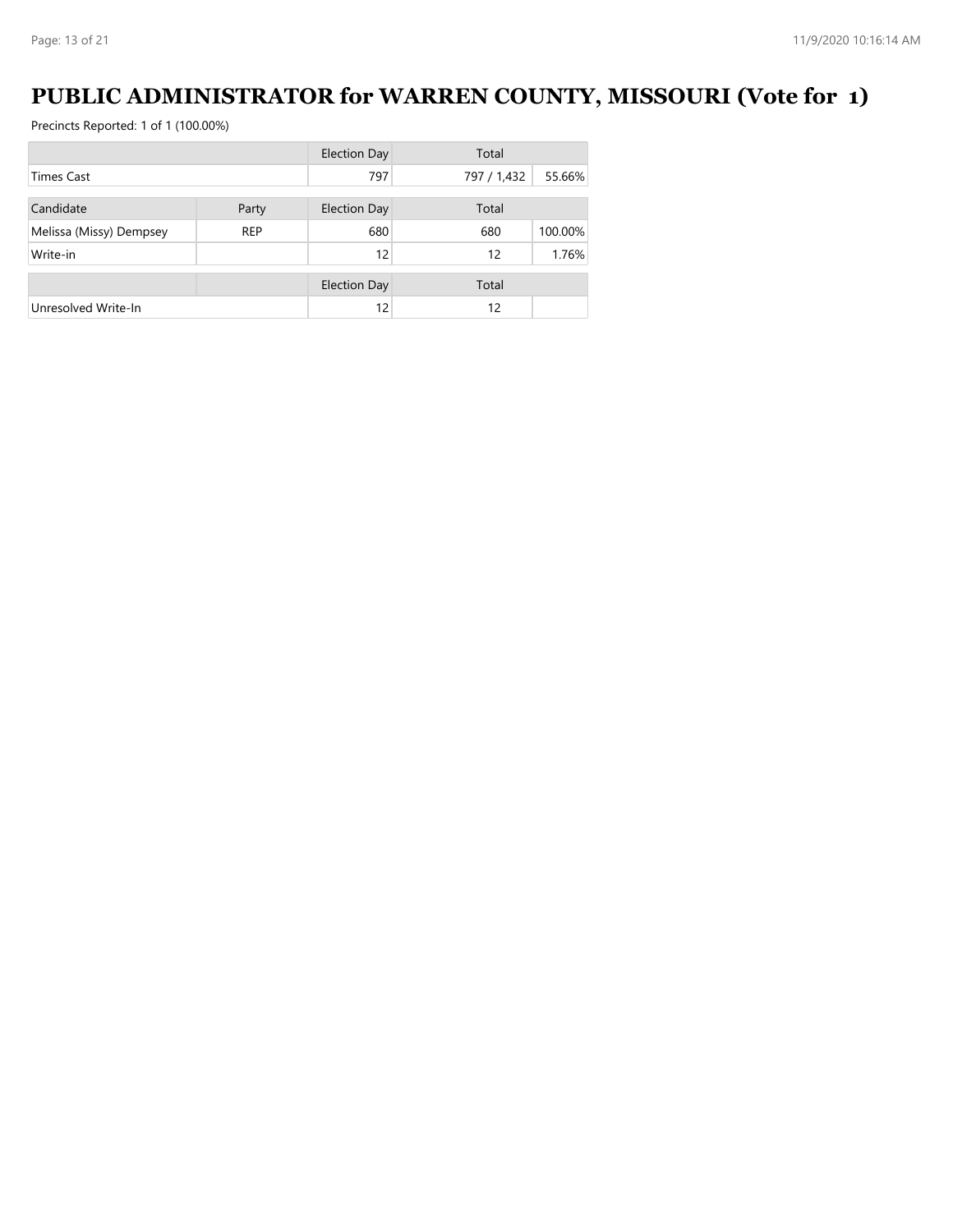# **CORONER for WARREN COUNTY, MISSOURI (Vote for 1)**

|                     |            | <b>Election Day</b> | Total       |         |
|---------------------|------------|---------------------|-------------|---------|
| <b>Times Cast</b>   |            | 797                 | 797 / 1,432 | 55.66%  |
| Candidate           |            |                     |             |         |
|                     | Party      | <b>Election Day</b> | Total       |         |
| Mark W. O'Neill     | <b>REP</b> | 673                 | 673         | 100.00% |
| Write-in            |            | 8                   | 8           | 1.19%   |
|                     |            | <b>Election Day</b> | Total       |         |
| Unresolved Write-In |            | 8                   | 8           |         |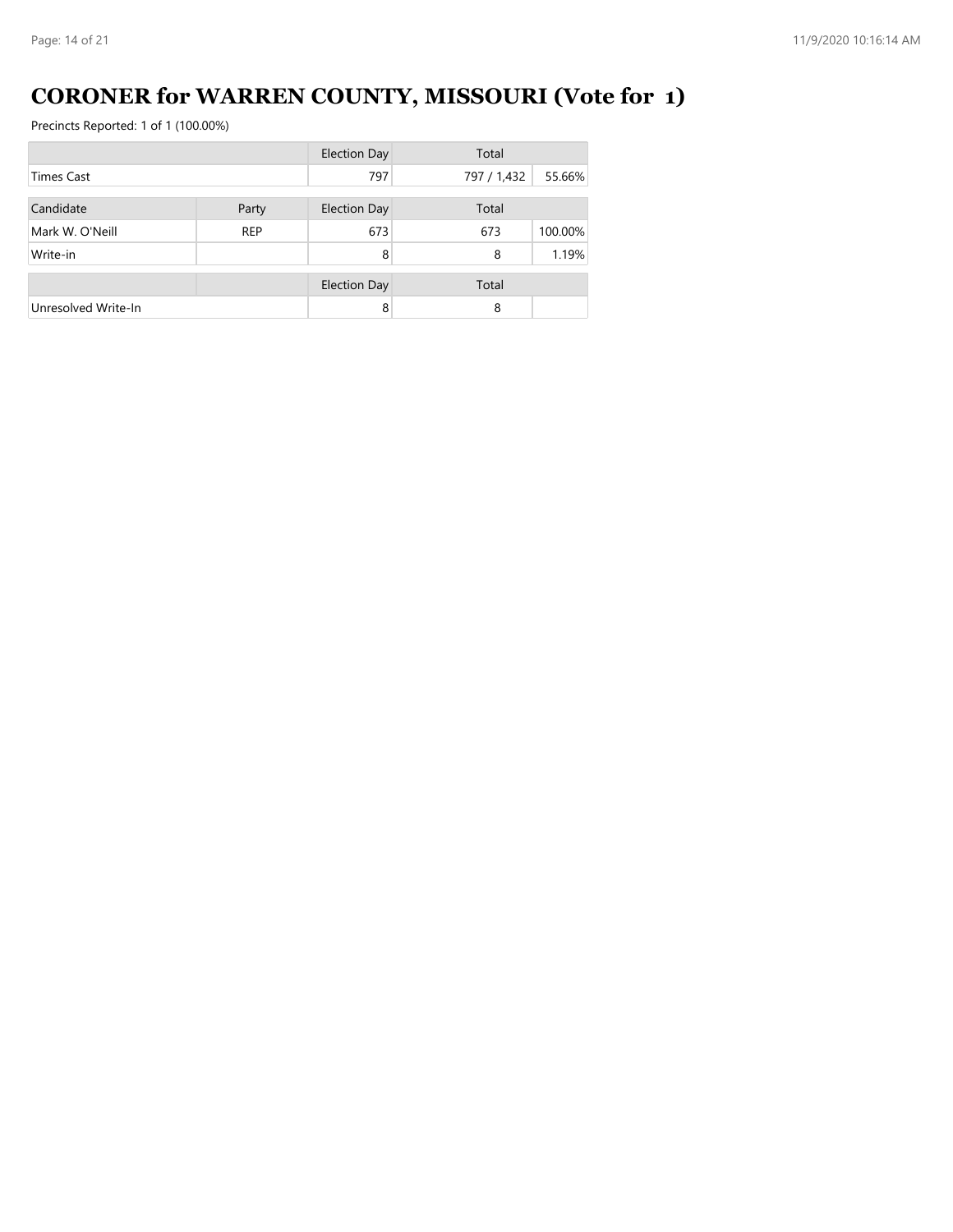# **SURVEYOR for WARREN COUNTY, MISSOURI (Vote for 1)**

|                     |            | <b>Election Day</b> | Total       |         |
|---------------------|------------|---------------------|-------------|---------|
| <b>Times Cast</b>   |            | 797                 | 797 / 1,432 | 55.66%  |
| Candidate           | Party      | <b>Election Day</b> | Total       |         |
| Robert L. Lewis     | <b>REP</b> | 663                 | 663         | 100.00% |
| Write-in            |            | 10                  | 10          | 1.51%   |
|                     |            | <b>Election Day</b> | Total       |         |
| Unresolved Write-In |            | 10                  | 10          |         |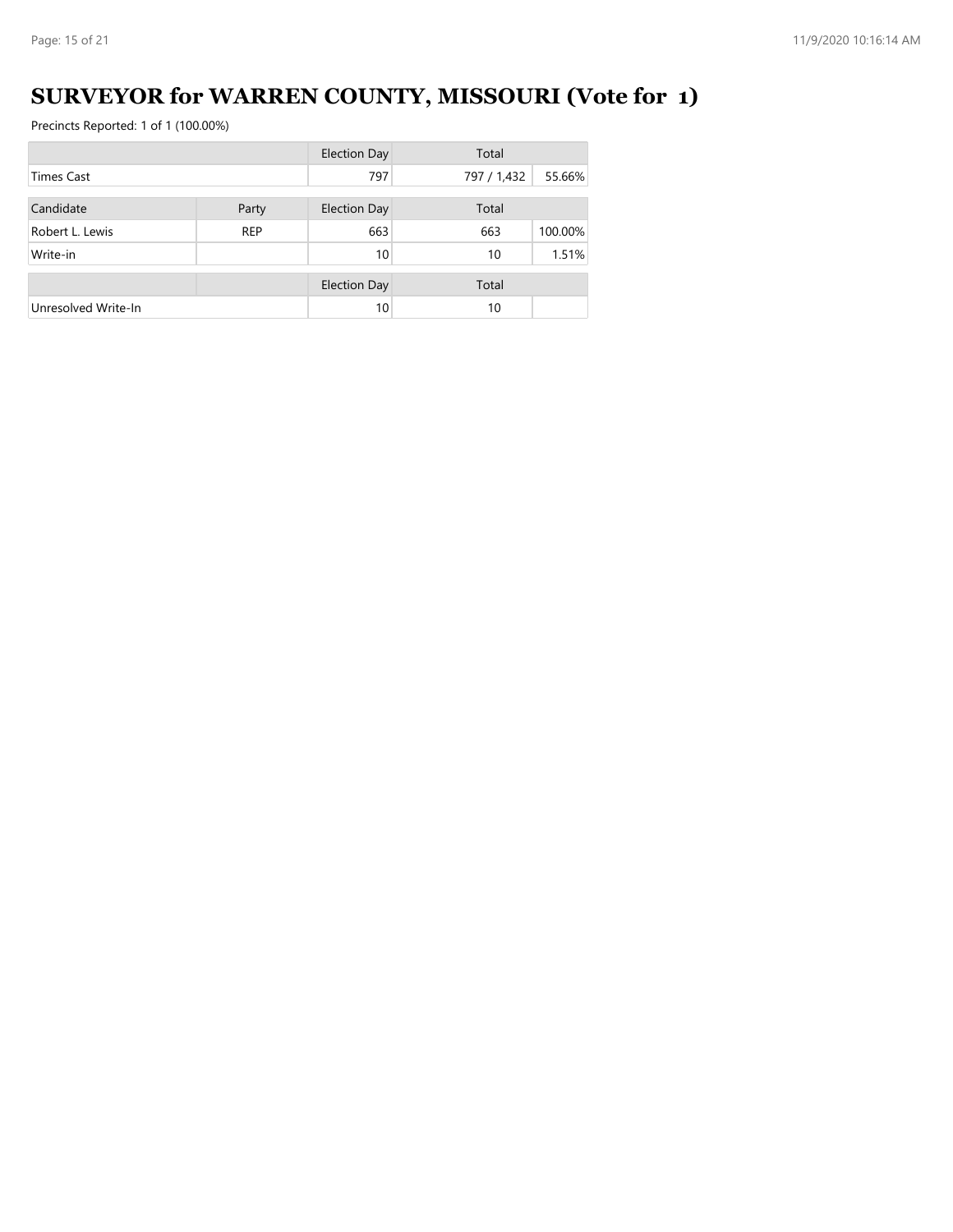# **CONSTITUTIONAL AMENDMENT NO. 1, MISSOURI (Vote for 1)**

|                     |       | <b>Election Day</b> | Total       |        |
|---------------------|-------|---------------------|-------------|--------|
| <b>Times Cast</b>   |       | 797                 | 797 / 1,432 | 55.66% |
| Candidate           |       |                     | Total       |        |
|                     | Party | <b>Election Day</b> |             |        |
| <b>YES</b>          |       | 339                 | 339         | 44.90% |
| <b>NO</b>           |       | 416                 | 416         | 55.10% |
|                     |       |                     |             |        |
|                     |       | <b>Election Day</b> | Total       |        |
| Unresolved Write-In |       | $\Omega$            | 0           |        |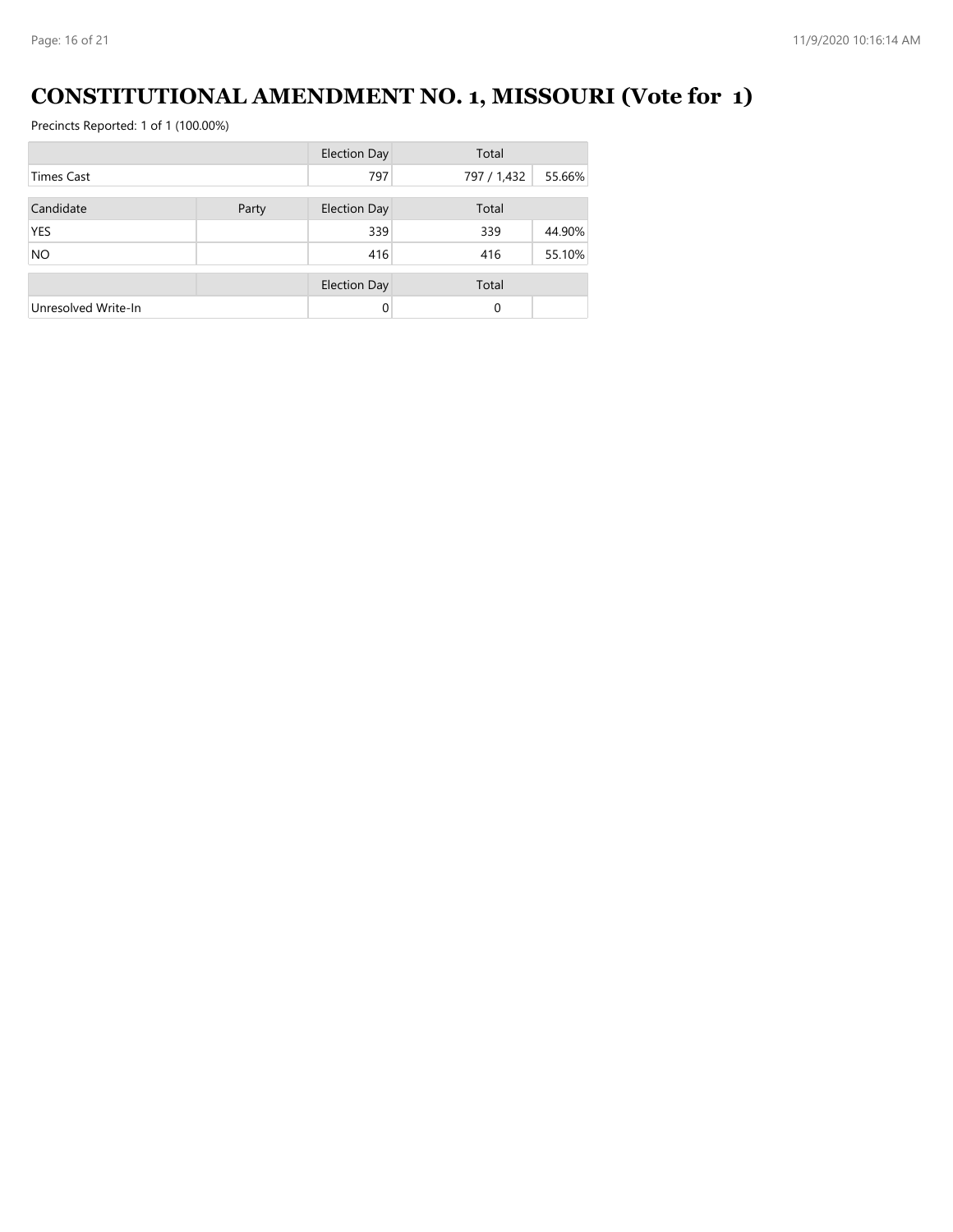# **CONSTITUTIONAL AMENDMENT NO. 3, MISSOURI (Vote for 1)**

|                     |       | <b>Election Day</b> | Total       |        |
|---------------------|-------|---------------------|-------------|--------|
| <b>Times Cast</b>   |       | 797                 | 797 / 1,432 | 55.66% |
| Candidate           | Party | <b>Election Day</b> | Total       |        |
| <b>YES</b>          |       | 445                 | 445         | 58.02% |
| <b>NO</b>           |       | 322                 | 322         | 41.98% |
|                     |       | <b>Election Day</b> | Total       |        |
| Unresolved Write-In |       | $\Omega$            | $\Omega$    |        |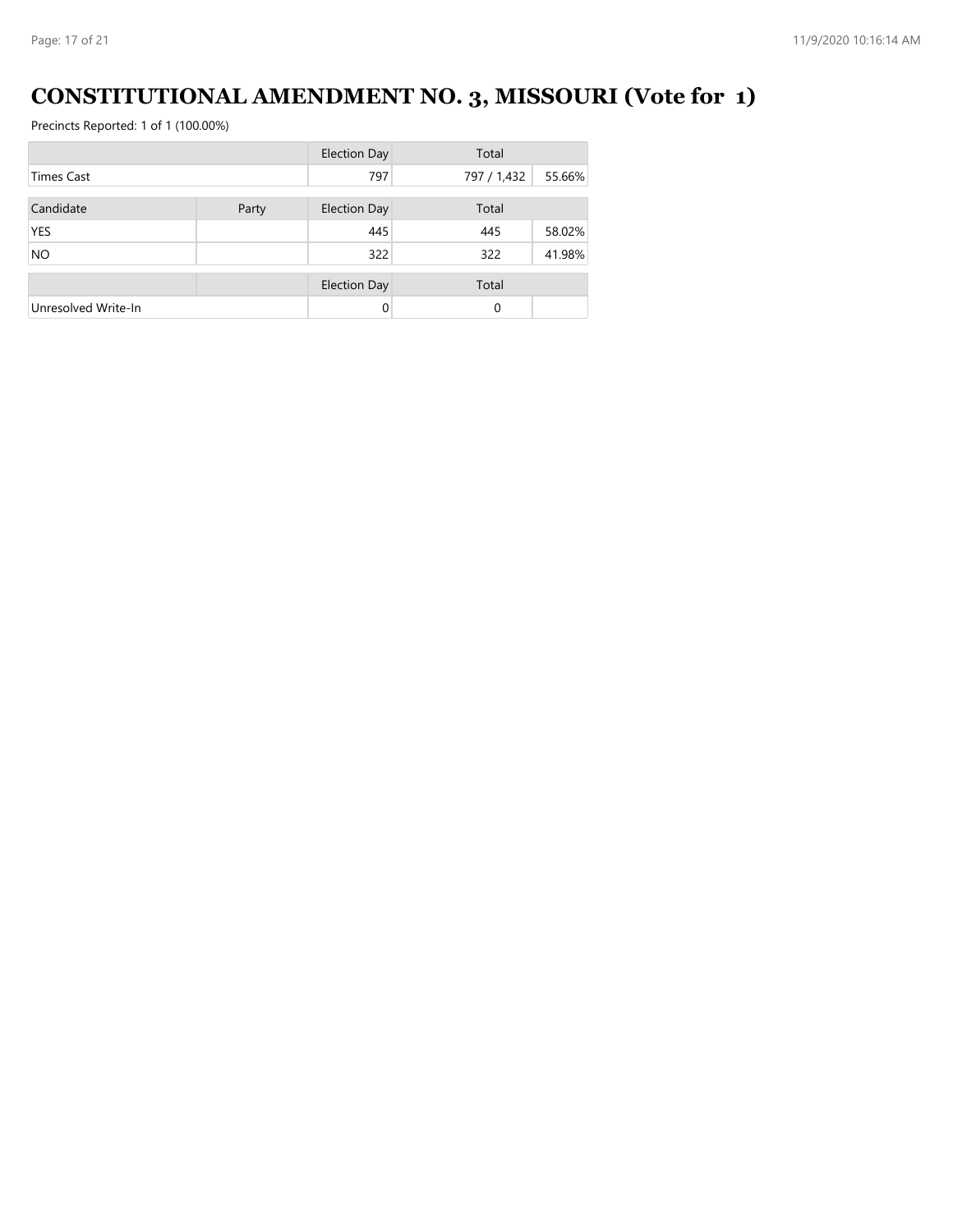#### **JUDGE(S) for MISSOURI SUPREME COURT, MISSOURI (BRECKENRIDGE) (Vote for 1)**

|                     |       | <b>Election Day</b> | Total       |        |
|---------------------|-------|---------------------|-------------|--------|
| <b>Times Cast</b>   |       | 797                 | 797 / 1,432 | 55.66% |
| Candidate           | Party | <b>Election Day</b> | Total       |        |
| <b>YES</b>          |       | 478                 | 478         | 68.88% |
| <b>NO</b>           |       | 216                 | 216         | 31.12% |
|                     |       |                     |             |        |
|                     |       | <b>Election Day</b> | Total       |        |
| Unresolved Write-In |       | 0                   | 0           |        |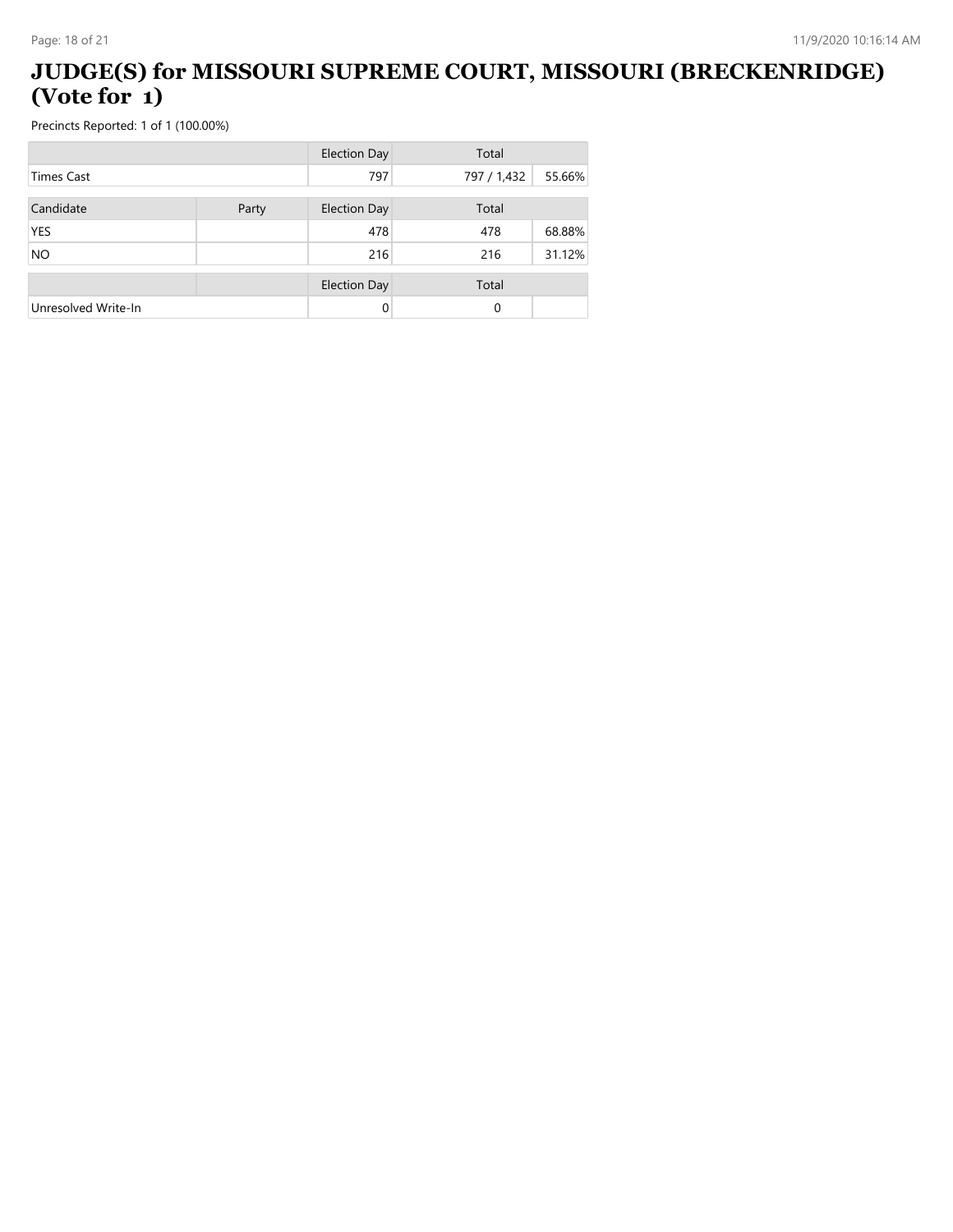#### **JUDGE(S) for MISSOURI COURT OF APPEALS, EASTERN DISTRICT, MISSOURI (ODENWALD) (Vote for 1)**

|                     |       | <b>Election Day</b> | Total       |        |
|---------------------|-------|---------------------|-------------|--------|
| <b>Times Cast</b>   |       | 797                 | 797 / 1,432 | 55.66% |
| Candidate           | Party | <b>Election Day</b> | Total       |        |
| <b>YES</b>          |       | 478                 | 478         | 69.48% |
| <b>NO</b>           |       | 210                 | 210         | 30.52% |
|                     |       | <b>Election Day</b> | Total       |        |
| Unresolved Write-In |       | 0                   | $\mathbf 0$ |        |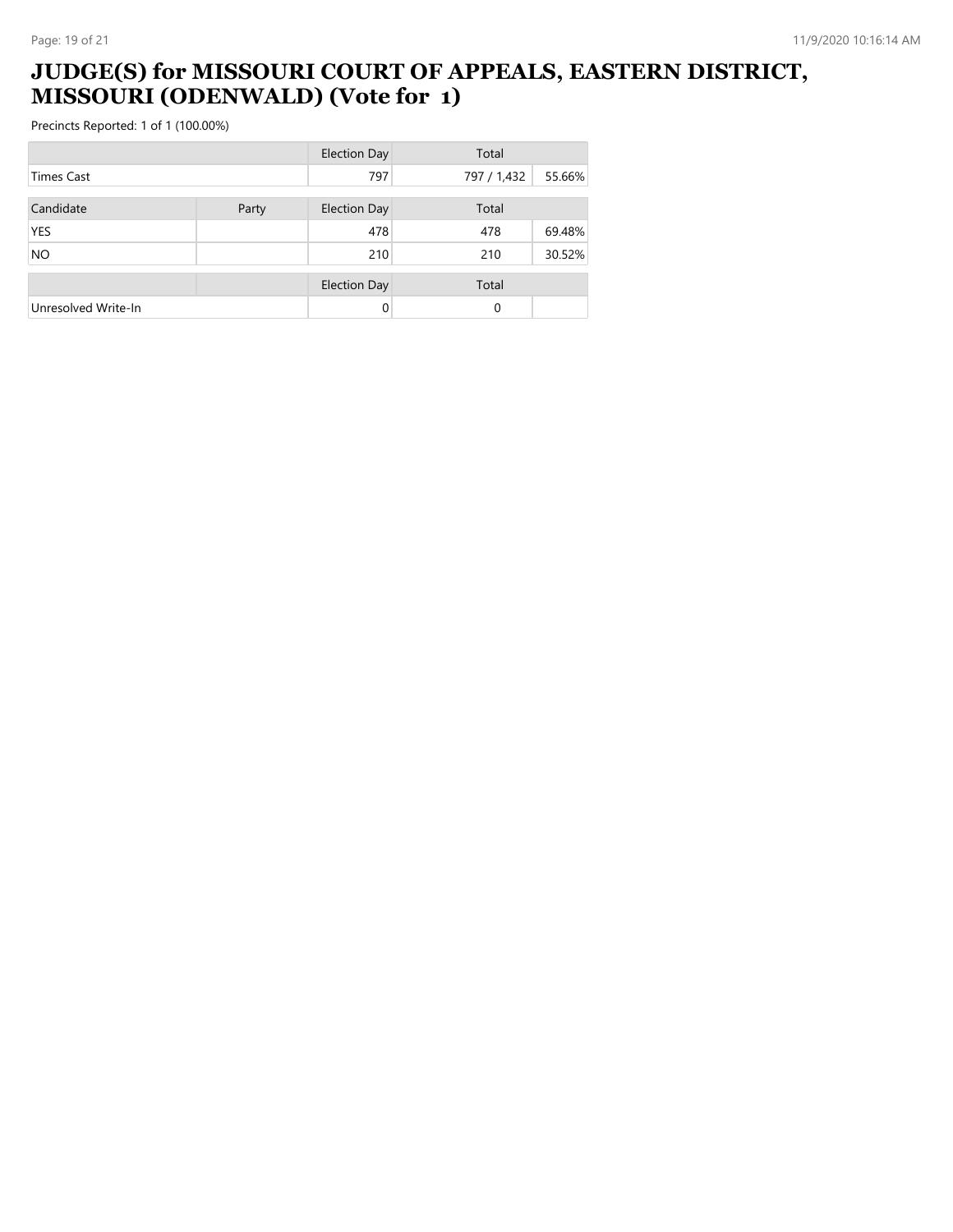#### **JUDGE(S) for MISSOURI COURT OF APPEALS, EASTERN DISTRICT, MISSOURI (RANSOM) (Vote for 1)**

|                     |       | <b>Election Day</b> | Total       |        |
|---------------------|-------|---------------------|-------------|--------|
| <b>Times Cast</b>   |       | 797                 | 797 / 1,432 | 55.66% |
| Candidate           | Party | <b>Election Day</b> | Total       |        |
| <b>YES</b>          |       | 480                 | 480         | 69.77% |
| <b>NO</b>           |       | 208                 | 208         | 30.23% |
|                     |       | <b>Election Day</b> | Total       |        |
| Unresolved Write-In |       | $\Omega$            | 0           |        |